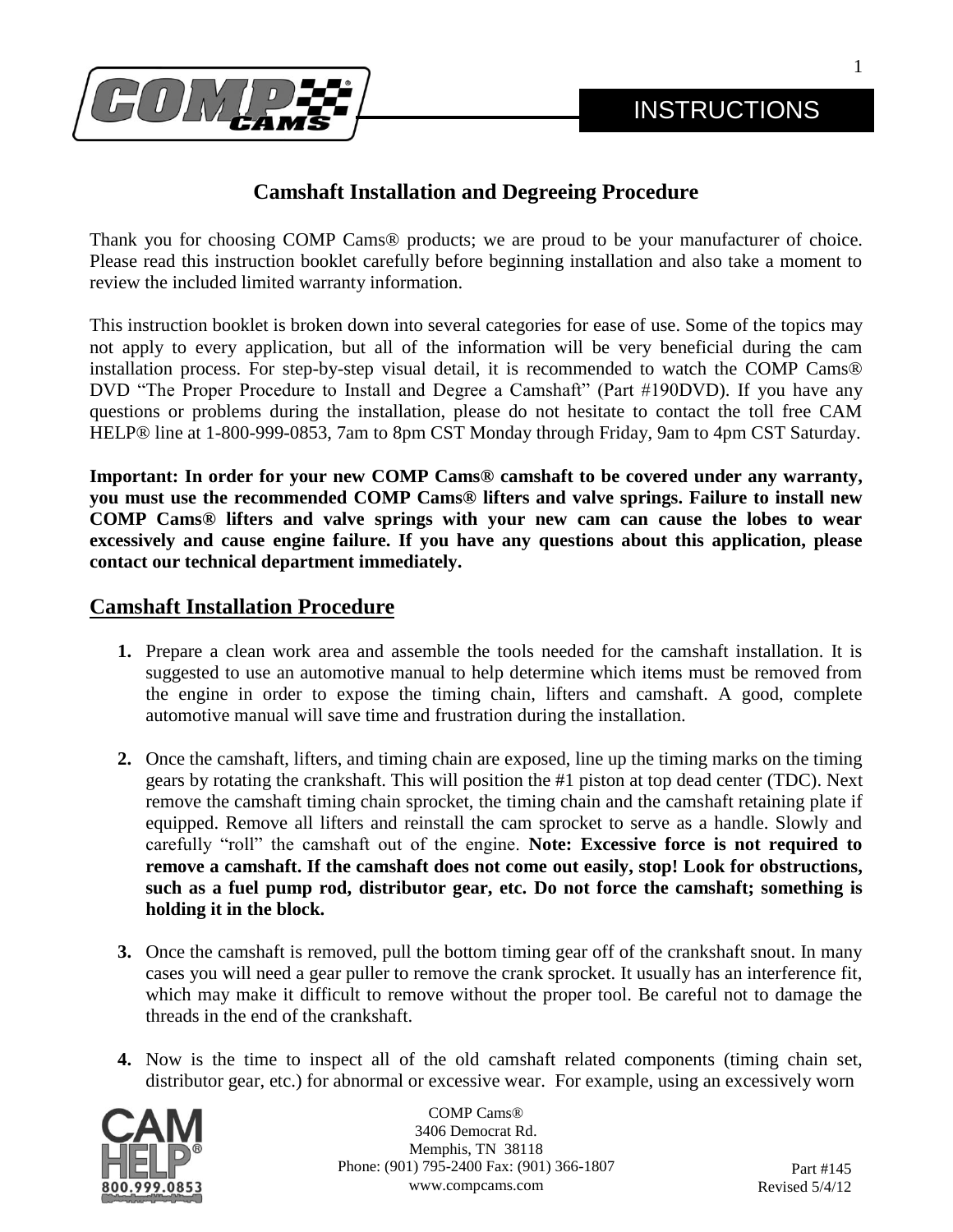distributor gear with a new camshaft could result in severe engine damage. On flat tappet cams, it is critical that the old lifters be properly disposed of and new COMP Cams® lifters installed. Your camshaft warranty will be voided if old flat tappet lifters are used. With roller cams, roller lifters may be re-used. Inspect them thoroughly; look for any looseness in the wheels and excessive wear on the lifter body.

- **5.** Remove your new COMP Cams® camshaft from its packaging. Inspect all lobes and the distributor gear, making sure the camshaft was not damaged in shipment. Next, compare the stamped numbers on the end of the cam with the spec card to make sure this is the correct cam. It is a good idea at this point to lightly wire brush the distributor gear with mineral spirits or an equivalent solvent. Remember, during the installation process, the cleaner you make your new components, the better chance you have of avoiding failure. Using COMP Cams® Cam & Lifter Installation Lube (Part #103) supplied with your cam, coat all lobes and the distributor gear. It is important to coat the lobes completely, yet not excessively. This same rule applies to the distributor gear and fuel pump lobe. Coat the cam bearing journals with conventional SAE 30 or 40 wt. oil.
- **6.** We recommend you install a new COMP Cams<sup>®</sup> timing chain and gear set for two very important reasons. First, the old chain is likely to be stretched beyond its service limits. Second, the factory timing set may be machined to retard cam timing. Either of these conditions will detract from the performance that your COMP Cams® camshaft is designed to deliver. Temporarily install the cam sprocket on the camshaft. The sprocket will again serve as a handle to help "roll" the cam into its bearings. Carefully slide the camshaft into the engine, oiling the bearing journals as it slides into the block. Excessive force is not necessary to install the cam. Take your time. Be careful not to scar the cam or cam bearings and try not to wipe away any of the assembly lube as the cam is installed. Once the cam is in, remove the cam sprocket. If the engine is equipped with a camshaft retaining plate, it should be installed at this time. Refer to the engine manual for the proper torque specifications for the retaining plate bolt.
- **7.** Install the new crankshaft sprocket on the snout of the crank. It is recommended to use a Crankshaft Timing Sprocket Installation Tool (Part #4789) for all applications that have an interference fit crank sprocket. If the new camshaft being installed is a hydraulic or solid roller lifter cam, now is the time to check camshaft endplay. For instructions on how to do so, see "Checking Camshaft Endplay" section in this booklet. If the new camshaft being installed is a hydraulic or solid flat tappet cam, this step is not necessary**.** Flat tappet cams have taper ground into their lobes, which pushes the cam into the proper position and holds it there while the engine is running. Checking endplay is also unnecessary in engines equipped with cam retaining plates, whether the cam used is a flat tappet or roller.

#### **Should you degree your new cam?**

It isn't absolutely necessary to degree the cam for the engine to run efficiently. COMP Cams® grinds most of its High Energy™, Magnum, and Xtreme Energy™ Cams four degrees advanced. This positions the camshaft for the best street performance. However, to assure maximum performance it is recommended to degree the cam. The purpose of degreeing a camshaft is to correct the errors and tolerances in the machining processes of the engine that can affect camshaft timing. COMP Cams ® suggests the intake centerline method as the most simple, quick, and efficient way to degree a new camshaft. Instructions for degreeing can be found later in this booklet.

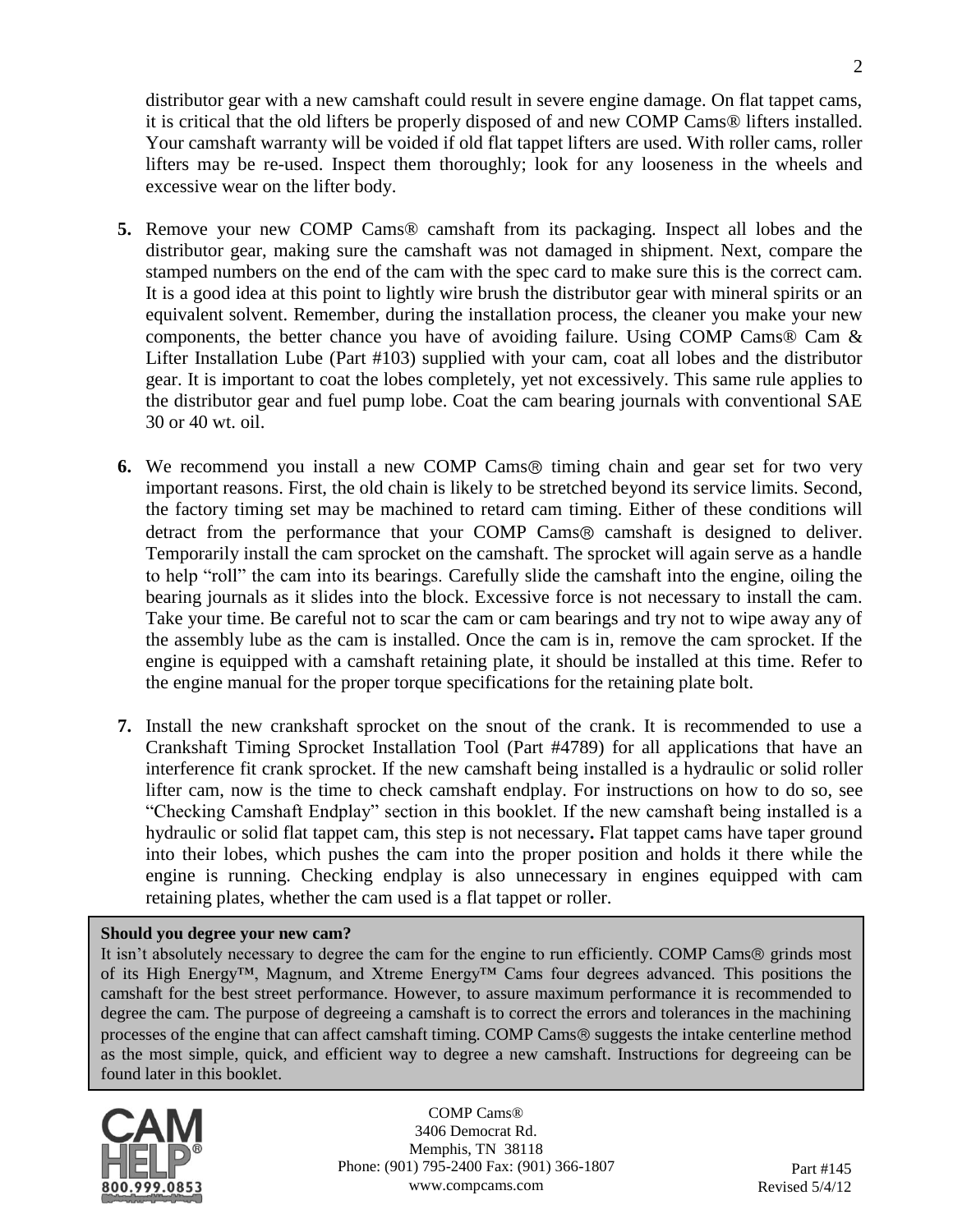- **8.** Reinstall the cam sprocket temporarily. Check the timing mark alignment in your engine manual. Rotate the crankshaft to its proper position. For instance, the Small Block Chevrolet has a "dot over dot" alignment. Remove the camshaft sprocket and install the new COMP Cams® timing chain. Next, bolt the cam sprocket to the camshaft. Make sure the sprocket is pulled up flush onto the cam. Once again, be sure the timing marks are positioned properly and according to the engine manual. Refer to your manual for the proper torque specifications before tightening the camshaft bolt or bolts. COMP Cams® suggests that Loctite be applied to the threads of the camshaft bolts to assure they remain torqued to the proper specification. This process is very important! **Warning: Improperly torqued camshaft bolts can loosen and cause severe engine damage. A camshaft bolt locking plate (Part #4605) is recommended for Chevy 262-400c.i. and 396-454c.i. engines.**
- **9.** Remove your new COMP Cams<sup>®</sup> lifters from the packaging and clean the lifters thoroughly in mineral spirits or an equivalent solvent. Remember, in order to protect your camshaft warranty, new COMP Cams® lifters must be installed on flat tappet cams**.** It is not necessary to "prepump" hydraulic lifters full of engine oil prior to installation and valve adjustment. It is actually undesirable to do so as the "pumped up" lifters will cause the valves to open during the adjustment process, rather than positioning the lifter plunger in its operating position as it is supposed to do. "Pre-soaking" hydraulic lifters in a bath of engine oil is a good idea but not mandatory. Doing so ensures that the lifters are adequately lubricated on their outer surfaces prior to installation. It may also result in a quieter engine start up as the oil in the bath may displace some air from the lifter's plunger reservoir. Coat the bottoms of all flat tappet lifters with COMP Cams  $\&$  Cam  $\&$  Lifter Installation Lube (Part #103) supplied with the cam. Install the lifters, making sure they fit well. Flat tappet lifters should rotate freely in the lifter bores. Any excess clearance or tight lifters can cause damage to the camshaft, leading to engine failure. **Note: .0015"-.002" lifter bore clearance is minimum.**
- **10.** Clean all pushrods thoroughly because most engines oil through the center of them. If the original pushrods are being used, be especially sure they are clean inside and out. Apply a small amount of COMP Cams® Engine Assembly Lube (Part #102) or equivalent lube on each end of the pushrods and install them into the engine. Clean all rocker arms thoroughly. If the original rocker arms are used, examine each one for excessive wear and replace any that are questionable. Apply a small amount of lube on all contact areas of the rocker arm. With a clean rag or towel, wipe the tips of the valves clean and apply lube to them where the rocker arms will come in contact with them. Also be sure to check the valve stem tips for excessive wear.
- **11.** Install rocker arms. Do not tighten the adjusting nuts down before the proper sequence is performed. On engines with shaft mounted adjustable rocker arms, back off all adjusters completely before installing the assembly. Make sure the pushrod is in the lifter and the rocker arm seat when making valve adjustments.

**Hydraulic Flat Tappet and Hydraulic Roller Camshafts**: First turn the engine in the normal direction of rotation. Start with cylinder number one (1). When the exhaust valve begins to move, adjust the intake valve to zero lash plus an additional ½ turn more. Rotate the engine over again until the intake valve reaches maximum lift and is almost all the way back down. Then set the exhaust valve to zero lash plus  $\frac{1}{2}$  turn. Adjust the valves on each cylinder in this

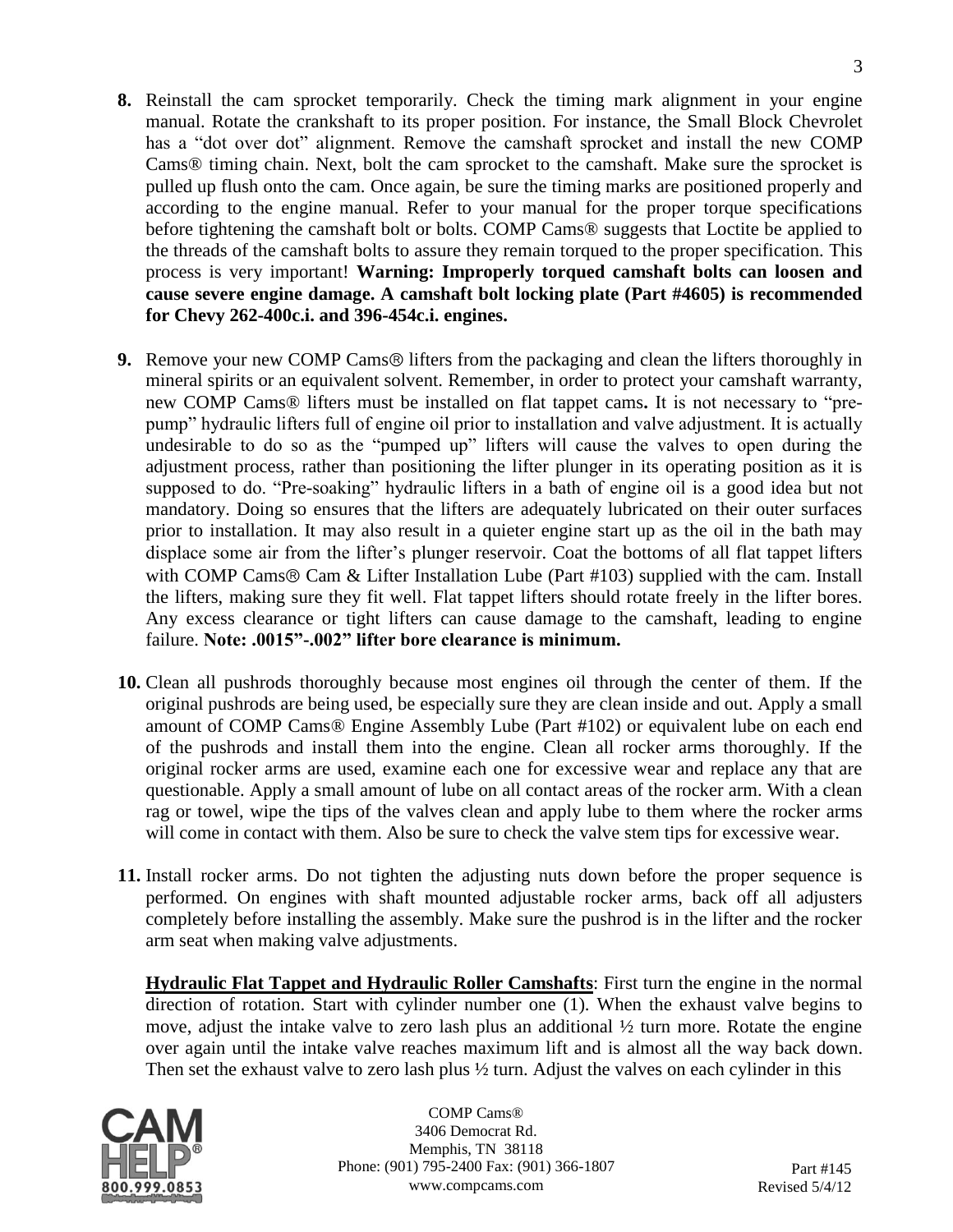manner until all valves are adjusted. If the engine has nonadjustable rocker arms, a lifter preload of .020" to .040" must be maintained. See "Non-Adjustable Rocker Arms" section for proper preload instructions.

**Mechanical (Solid) Flat Tappet and Solid Roller Camshafts**: Follow the same adjustment procedure. Instead of lifter pre-load, use the prescribed valve lash clearance found on the cam specification card. If you have misplaced your cam spec card call COMP Cams® CAM HELP® line at 1-800-999-0853 for the proper valve lash clearance. Mechanical valve lash adjustment is recommended at every oil change.

**12.** It is very important to "fire" the engine as quickly as possible. The only lubrication that the camshaft and lifters receive is from oil slung off of the crankshaft. First, be sure to use fresh clean conventional SAE 30 or 40 wt. oil and a new filter. Fill the new oil filter with oil before installing. This will allow the engine to achieve oil pressure immediately. Timing the engine properly the first time will be necessary for the engine to start quickly. The following procedure is simple and effective. Rotate the crankshaft in the normal direction of rotation until the number one (1) cylinder is coming up on compression stroke. Align the timing mark on the balancer/dampener to the recommended factory initial timing setting, making sure that both valves on number one cylinder are closed. Install the distributor with the rotor pointing to the number one plug wire on the cap. The engine should fire up as soon as it receives fuel.

## **Camshaft Break-in Procedure**

**Important: On hydraulic and solid (mechanical) flat tappet cams that require dual valve springs, the inner spring must be removed during break-in. If you are using high load single valve springs, you must use a lighter spring (110-120 lbs. seat load and 260-270 lbs. open load) for the break-in period.** This allows the lifters to establish rotation and develop a good wear pattern. As soon as the engine fires, bring the rpm up to 2000 to 2500 during the first 30 minutes of operation. Slower engine speeds will not supply the camshaft with an adequate amount of oil for the break-in period. The engine rpm may be varied periodically between 2000 to 2500 to direct oil splash different areas of the camshaft. After the 30 minute break-in period, change the oil and filter to be sure all contaminants and break-in lube are remove from the engine. The inner valve springs can now be replaced.

If you do not understand any part of these instructions, especially the camshaft break-in procedure, please contact one of our CAM HELP® technical consultants at 1-800-999-0853. We'll be glad to help you with any problems or questions you may have.

#### **Checking Camshaft Endplay**

Camshaft endplay refers to how much a roller cam is allowed to move front to back in the engine. Endplay of .005" to .010" is required to eliminate the possibility of wear occurring as a result of interference between the cam and other engine components. Excessive endplay is detrimental as the cam will be misaligned to the lifter bores, causing the roller wheels on the lifters to run off the edge of the lobes instead of on the center. Another important effect of camshaft endplay is that as the cam moves back and forth, it advances and retards the ignition timing at the distributor gear.

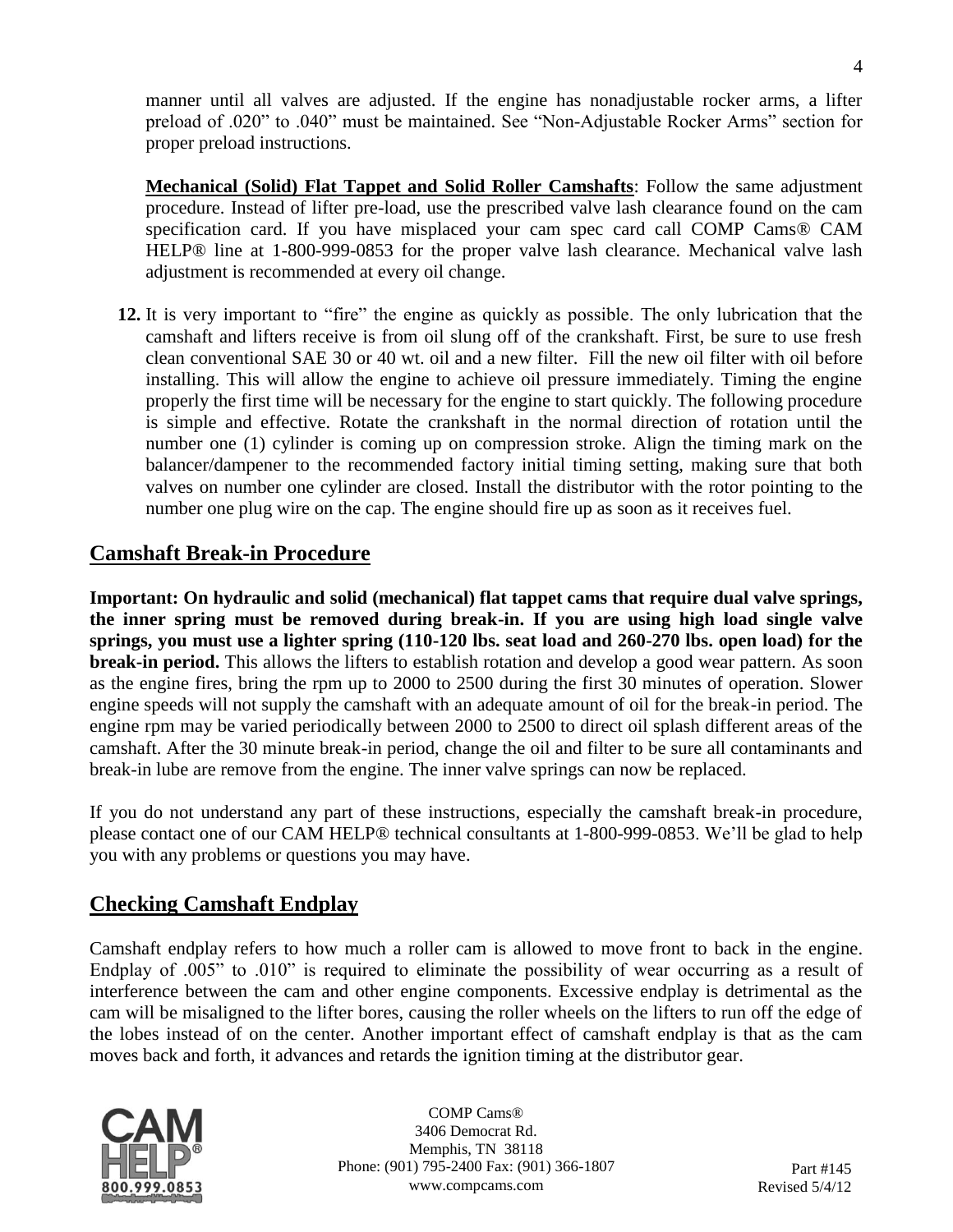As mentioned, the proper amount of endplay is between .005" and .010." This can be checked using a dial indicator and magnetic base on the front of the engine. To do this, push the cam as far back in the engine as possible, zero the indicator on the upper timing gear, and then pull the cam as far forward as it will go. The indicator reading is the amount of endplay in the camshaft.

In Chevrolet engines, the front cover must be in place to check endplay because it is the front stop for a roller cam. A cam button is used to take up the additional space between the timing gear and the front cover. These are typically made of Teflon/fiber or steel. The steel buttons have a miniature roller bearing built in. All types are available from COMP Cams® in various lengths, depending on what front cover you are using.

The Chevrolet front cover design makes using the dial indicator technique of determining endplay difficult. Some of the front covers have an access hole with a pipe plug in it to allow a dial indicator extension to go through the hole and contact the upper timing gear. The stamped covers have no such provision. An alternate technique that can be used is to gently insert a long screwdriver in one of the lifter bores and carefully pry the cam back and forth using the sides of the lobe in the bore. Do not use excessive force to try and move the cam. Estimate how much endplay exists from the movement of the lobe, and adjust accordingly. If the endplay is too much, install some suitable shim material behind the cam button and recheck. If it is too small, carefully remove some material from the back of the cam button, reinstall it in the timing gear, and recheck.

One final note of warning: stamped steel Chevrolet front covers are typically very flexible where the cam button contacts them. This is detrimental to maintaining a consistent amount of endplay. Washers are available to weld inside the cover to stiffen it. Also, the water pump fits tightly to some front covers and can act as a support. For most race type roller cam applications the use of a cast or billet aluminum front cover is strongly suggested to eliminate any front cover flex-induced change in endplay. COMP Cams® offers two and three piece billet aluminum timing covers for Big and Small Block Chevrolet engines.

# **Setting Solid Lifter Valve Lash**

Consult the cam spec card for the correct lash specification. All COMP Cams® spec cards list the "hot" (operating temperature) lash setting, but it will also work for initial start-up. Refer to step 11 on how to properly set valve lash.

# **Setting Hydraulic Lifter Pre-Load**

When installing a hydraulic cam, new hydraulic lifters or rocker arms, it is necessary to establish the proper lifter pre-load. Insufficient pre-load will cause excessive valve train noise. Too much pre-load will cause the engine to idle rough or have low manifold vacuum. It is critical to engine efficiency and to the service life of the valve train for the lifters to have the proper amount of pre-load. On any hydraulic camshaft, the ideal lifter pre-load is .030" plus or minus .010."

**Adjustable Rocker Arms:** Follow the procedure in step 11 of the camshaft installation instructions to set the proper pre-load.



COMP Cams® 3406 Democrat Rd. Memphis, TN 38118 Phone: (901) 795-2400 Fax: (901) 366-1807 www.compcams.com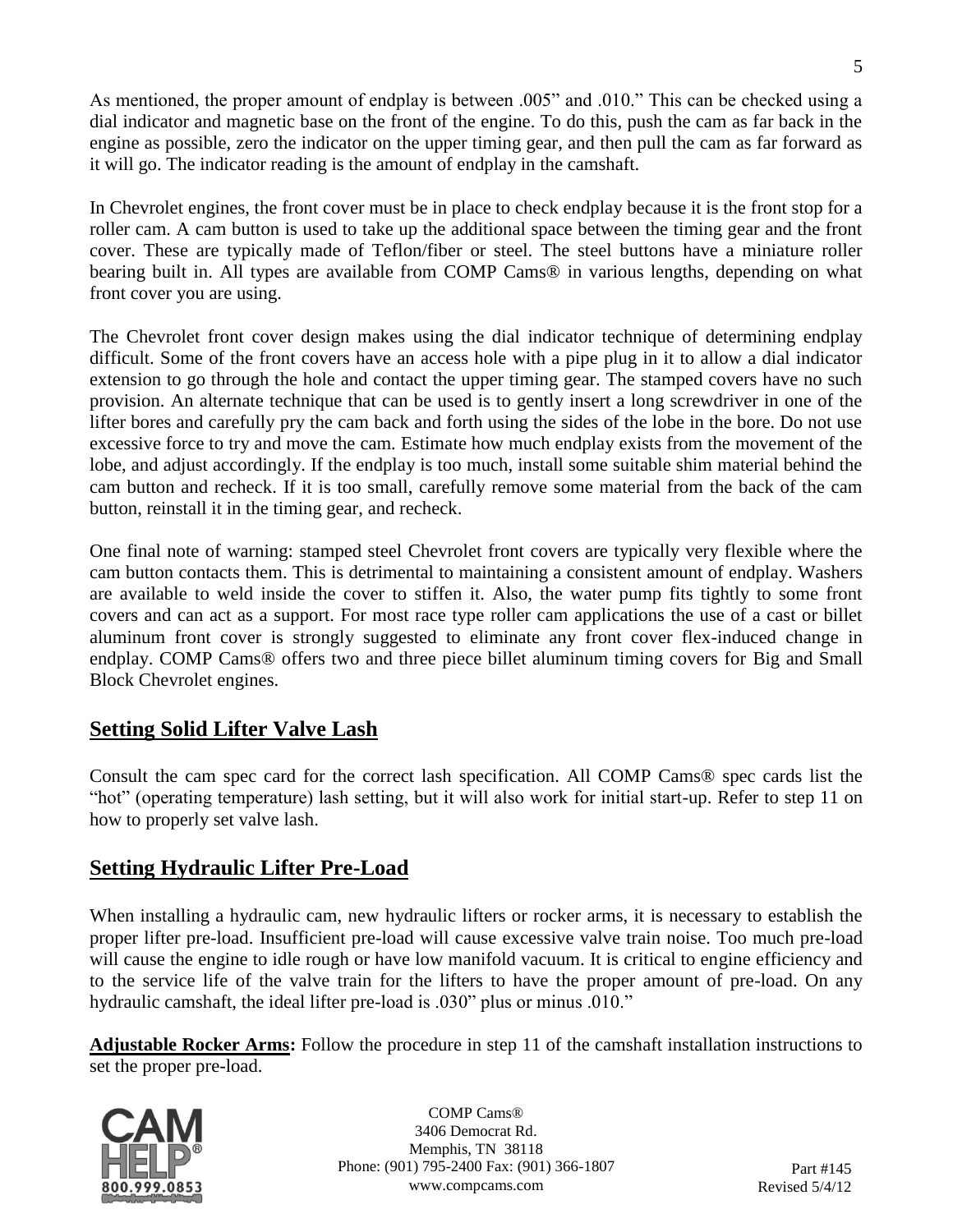**Non-Adjustable Rocker Arms:** A different procedure is required to set hydraulic lifter pre-load on engines with nonadjustable rocker arms. After applying lube, install the pushrods and torque all rocker arm bolts down in the proper sequence and torque specification. Rotate the engine by hand in the normal direction of engine rotation until both the exhaust and intake valves have opened and closed completely. Allow a couple of minutes for the lifters to bleed down.

Using the valve cover gasket surface on the head as a reference point, place a mark on the pushrod. The smaller more defined the mark, the more accurate the measurement. Be sure the reference point you choose for the first mark is easily accessible and easy to duplicate. The pushrod will be marked twice. It must be from the same reference point and angle for the measurement to be accurate.

Loosen the rocker or rocker shaft bolts. Leave the rockers on the head so that they will support the pushrods. Be sure the pushrods are standing free in the lifters, and do not have any pre-load. Using the same reference point, place a second mark on the pushrod. Make sure the angle and reference point are the same as the first mark.

You now have two marks on the pushrod; one with the assembly bolted into place as the engine will run, and the second mark with the lifter unloaded. The distance between these two points will represent the amount of lifter pre-load. If the pre-load is not within .020" to .040," adjustment is necessary. The simplest way to accomplish this is by using different length pushrods. When measuring to find the correct length needed, be sure to include .030" pre-load that the lifter requires. If the engine uses pedestal mount rockers, shims can be placed under the pedestal to reduce the pre-load. The stands on shaft mounted rockers can also be shimmed in this manner. Longer pushrods will be needed for insufficient pre-load.

In most cases, only one intake and one exhaust pushrod will need to be checked. If the valve stem heights are not equal, then pre-load will have to be checked on each valve. If you do need custom length pushrods, call CAM HELP<sup>®</sup> at 1-800-999-0853. COMP Cams<sup>®</sup> offers a variety of pushrods in most lengths.

# **Rocker Arm Clearance**

Rocker arm clearance must be checked at several places. It is very common with higher lift cams to have the rocker arm contact the rocker stud when the valve is in the full open position. Be certain to check this, as lack of proper clearance will cause broken studs, broken pushrods or a worn-out camshaft.

The clearance between the rocker arm and the valve spring retainer must also be checked. This problem will be more pronounced when the valve is closed. The retainer is most likely to contact the underside of the rocker arm right in the center. Be sure to maintain at least .030" clearance at this point. Pushrod clearance must also be checked, especially when using higher ratio rocker arms. The pushrod seat in the rocker is moved toward the stud in this case, so it must be checked at several different lift points for contact with the cylinder head or guide plate.



COMP Cams® 3406 Democrat Rd. Memphis, TN 38118 Phone: (901) 795-2400 Fax: (901) 366-1807 www.compcams.com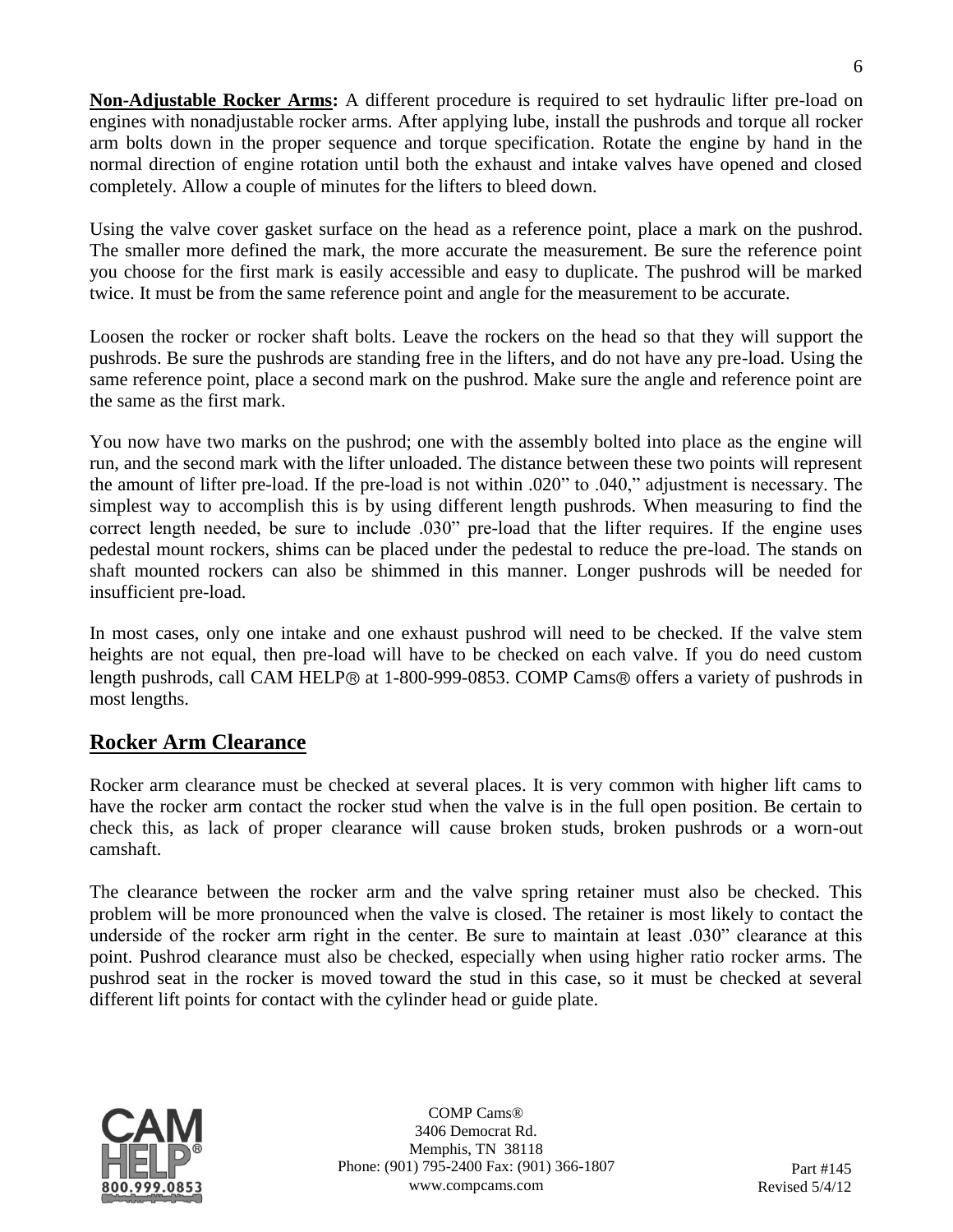#### **Valve Springs**

The number one factor in premature failure of a new camshaft is an improper or worn-out valve spring. Either incorrect pressure or incorrect spring application will lead to a worn-out camshaft. For this reason, it is highly recommended that the corresponding part number COMP Cams $\circledR$  spring be used with any cam change. Most aftermarket cams have much higher than stock lift. Therefore the stock valve springs will "coil bind" or "stack" before the cam reaches its full lift. This condition will cause the cam to fail immediately. With the valve at full lift, check the clearance between the coils. A minimum of .060" between the coils needs to be maintained.

When assembling the head, check the retainer to valve seal clearance. Sometimes when installing a high lift cam and a different seal, this distance becomes too small. This will bind the valve train and result in camshaft failure. If the clearance does not measure the total valve lift plus .060", the heads should go to the machine shop and the guides shortened. Excessive spring pressures will also lead to early cam failure. The only way to ensure the correct pressure is to actually check the installed height and have the springs tested. Refer to the specifications on the valve spring box or contact COMP Cams® at 1-800-999-0853.

#### **Piston to Valve Clearance**

COMP Cams<sup>®</sup> strongly urges you to check the piston to valve clearance on the larger street cams and all race cams. The easiest and most accurate way to check this is to place strips of modeling clay on top of one piston, then rotate the engine over by hand with the cylinder head bolted in place and all of the valve train adjusted. If there is any resistance during rotation of the crankshaft, STOP! The piston has probably hit the valve. Then you must decide whether to flycut the piston, or exchange the cam for a profile that will fit into your engine. **Note: Minimum piston to valve clearance is .100" on the intake and .125" on the exhaust valves. If aluminum connecting rods are being used, add a minimum of .030" to these suggested clearance figures. Aluminum rods will stretch and expand more than steel rods.**

#### **Checking Piston to Valve Clearance**

**Note: Be sure to check piston to valve clearance after the cam has been degreed. The positioning of the cam in the engine will greatly affect the piston to valve clearance**.

- **1.** With the camshaft installed, remove the cylinder head from the block. Clean the combustion chamber and the top of the piston and valve reliefs. The cleaner the piston, the better the clay will stick to it.
- **2.** Apply a strip of model clay  $3/8$ " to  $\frac{1}{2}$ " wide approximately  $\frac{1}{4}$ " thick to the pistons. The clay strips should be placed perpendicular (across) to the intake and exhaust valve reliefs. Applying a small amount of oil to the clay will prevent it from sticking to the valves as they press into it.
- **3.** Reinstall the cylinder head with the head gasket that is going to be used. It will not be necessary to retorque the head yet. All head gasket manufacturers can tell you what the compressed thickness of their gasket will be. Measure the gasket before you install it

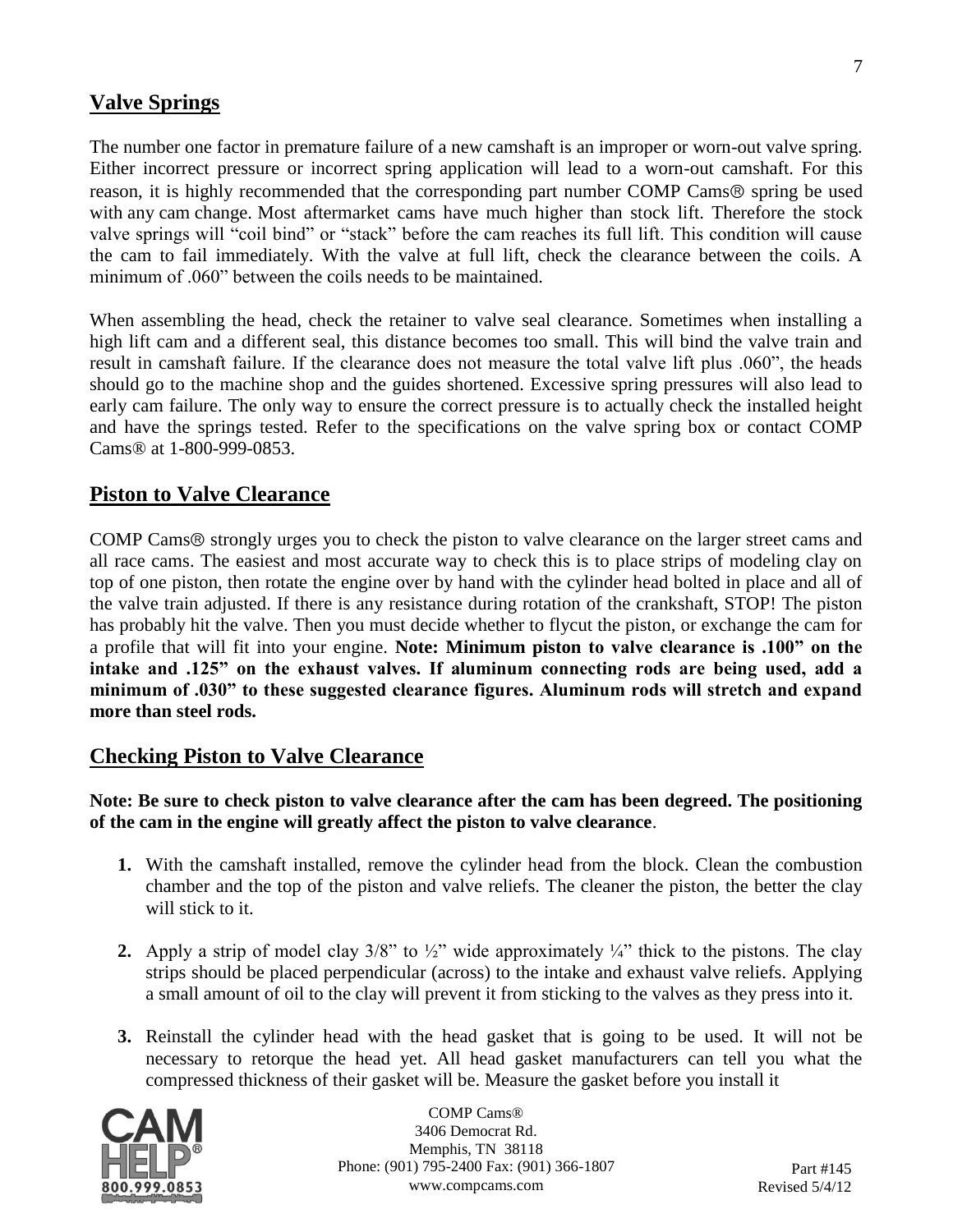permanently and add the difference to the piston to valve clearance. Install a sufficient number of head bolts to secure the head in place while you are rotating the engine. Install the pushrods, lifters and rocker arms on the cylinder you have prepared for the clearance check.

- **4.** Adjust the rocker arms to their suggested clearance. If the camshaft you are checking uses hydraulic lifters, you must temporarily use solid lifters in their place. Hydraulic lifters bleed down and would provide a false measurement. Once the hydraulic lifters are replaced with solid lifters, adjust the lash to "zero." Be sure not to pre-load the valve spring. Be sure to reinstall the hydraulic lifters before starting the engine.
- **5.** Now turn the engine over by hand in the normal direction of rotation. Be sure to rotate the engine over two times. This will be one complete revolution of the camshaft and assure you of an accurate reading on both the intake and exhaust. Remove the cylinder head from the block. Do this gently, so the clay is not disturbed. It may be stuck to the valves or combustion chamber, so be careful.
- **6.** With a razor or sharp knife, slice the clay cleanly, lengthwise through the depression and peel half of it off the piston. The clay's thickness in the thinnest area will represent the minimum piston to valve clearance.
- **7.** To accurately check the thickness, use a set of dial calipers. The clay can also be measured close enough with a thin steel rule.

## **Camshaft Degreeing Instructions**

The purpose of degreeing a camshaft is to ensure that it is phased correctly with the crankshaft. Some factors that may cause improper positioning are:

- Cam or crank gear marked incorrectly
- Incorrectly machined cam or crank gear keyways
- Mis-indexed cam keyway or dowel pin
- Improper machining of camshaft or crankshaft
- Accumulation of machine tolerances  $\bullet$

The important factor to remember is that camshaft position is extremely important for the engine to operate at maximum efficiency. COMP Cams® offers all the equipment needed to properly degree in a camshaft, which includes the following:

| <b>COMP Part #</b> | Qty. | <b>Description</b>           |
|--------------------|------|------------------------------|
| 4909               |      | 1" Dial Indicator            |
| 4758               |      | <b>Checking Springs</b>      |
| 4795               |      | 14mm x 1.25 Piston Stop Bolt |
| 4790               |      | Degree Wheel                 |
| 4902               |      | Cam Fixture @ Valve          |
| 4794               |      | Degree Wheel Pointer         |
| 190DVD             |      | Cam Degree DVD               |

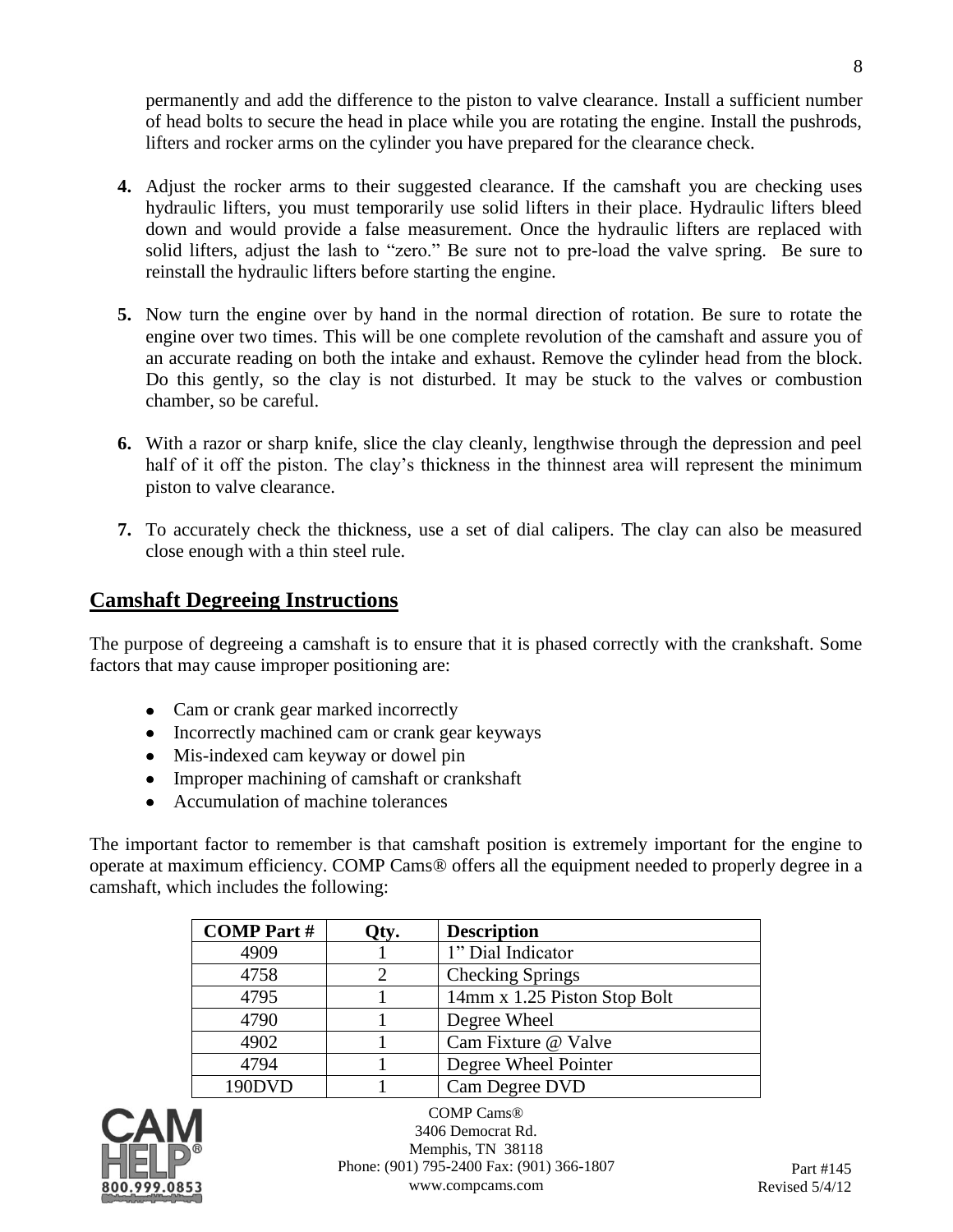A crank socket for specific applications is another optional component and engines that have nonadjustable rocker arms will also require an adjustable pushrod. A camshaft degree kit (Part #4796) that includes all of the items in the table is available from COMP Cams®. The crank socket and adjustable pushrods can also be purchased through COMP Cams® separately.

## **Intake Centerline Method**

There are several accepted ways to degree a camshaft. COMP Cams® suggests the intake centerline method as the easiest and most accurate. This method of cam degreeing is very practical and indifferent to design characteristics. It simply involves positioning the center, or point of maximum lift, of the #1 intake lobe with Top Dead Center (TDC) of the #1 piston. The intake centerline method still requires accuracy to be correct, but it is somewhat forgiving. Once you have degreed a camshaft using this method, you will be surprised at its ease. We also recommend positioning the dial indicator on the #1 intake retainer because lift measurements will include any deflection that may occur in the pushrod and rocker arm. This makes the degreeing process as accurate as possible in relation to what actually goes on inside the engine.

- **1.** The camshaft and timing set have been installed. Make sure that the timing marks on both the cam gear and crank gear are aligned properly per the cam installation instructions. Use chalk or similar marker to better define the marks.
- **2.** For example, we have our cam card and it suggests we install the cam on 106-degree intake centerline. Install all the rocker arms and pushrods in the engine as normal. On #1 intake lobe, install the solid lifter in place of a hydraulic lifter. If a solid lifter or roller cam is being checked, use that respective lifter. Adjust the #1 intake lash to exactly zero. Do not pre-load the lifter. Next, adjust the #1 exhaust lash to zero. You should be able to turn both pushrods with your fingers easily.
- **3.** Attach the pointer to the block. Many people will make a pointer out of some sort of rigid, yet manageable wire. A stiff coat hanger wire works well.
- **4.** Attach the degree wheel to the balancer and install the assembly on the crankshaft. There are several ways to attach the degree wheel to the crankshaft. The crank may be rotated from either the front or from the flywheel end. Obviously, if the engine is in the car, you must rotate from the front. Remember, the greater the leverage, the smoother the crank rotation, and more accuracy. **Note: Never use the starter to turn the engine while degreeing a cam.**
- **5.** Before installing the piston stop, rotate the crankshaft to get the #1 piston in approximate TDC position with both the intake and exhaust valves closed. This can be a rough guess, but it can save you from making a mistake later. Adjust your pointer to zero or TDC on the degree wheel.
- **6.** Turn the crankshaft opposite to the engine rotation approximately 15-20 degrees. This will lower the position enough to allow the TDC stop to be installed in the spark plug hole. Screw in the piston stop until it touches the piston. Continue to turn the engine in the same direction until the piston comes back up and touches the piston stop. Mark the degree wheel with a pen or pencil on the number the pointer is on. Turn the engine in the other direction (same as engine

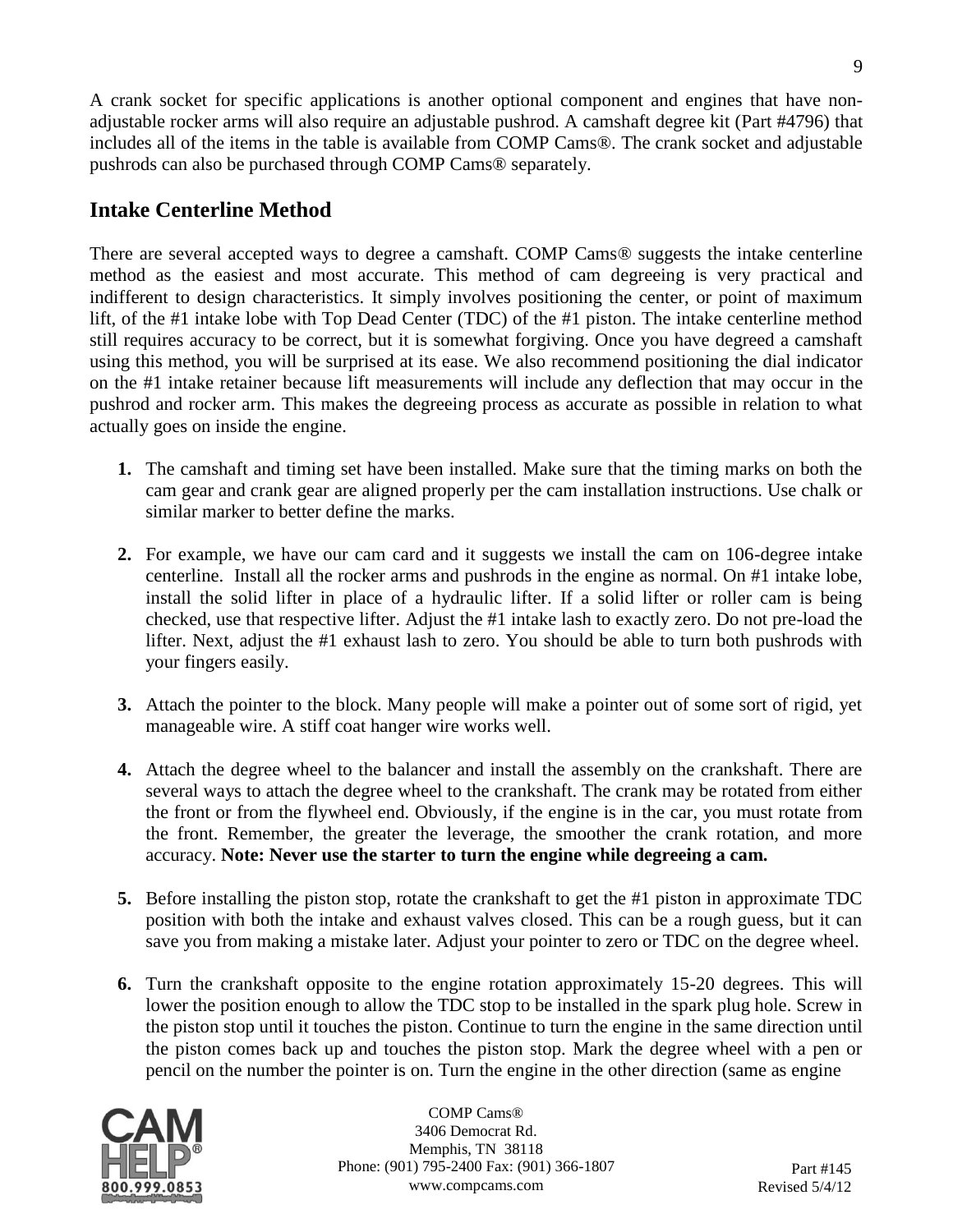rotation) until the piston comes back up and touches the piston stop. Make a mark on the number the pointer is on.

- **7.** Remove the piston stop after marking the two points on you degree wheel. Rotate the crankshaft to the midpoint of the two marks. This point is TDC for cylinder #1. Without rotating the crankshaft, adjust the degree wheel to read 0 degrees at the pointer. You are now ready to locate the intake lobe centerline relative to TDC. If you are not absolutely sure that your 0 degree mark is set at TDC, repeat this procedure. This step-by-step is critical to proper cam alignment.
- **8.** Attach the dial indicator to the dial indicator mount. Position the dial indicator mount so the tip will contact the retainer of the intake valve. It is important that the indicator plunger be parallel to the valve stem. Any variance in the angle of the indicator will introduce geometric errors into the lift readings.
- **9.** Rotate the engine in the normal direction of rotation until you reach maximum lift. The dial indicator will change direction at the point of maximum lift. At this point, set the dial to zero.
- **10.** Back the engine up (opposite normal rotation) until the indicator reads .100." Next, turn the engine forward in the normal direction of rotation until the dial indicator reads .050" before maximum lift. Record the degree wheel reading.
- **11.** Continue to rotate the engine over in its normal direction of rotation until the indicator goes past zero to .050" on the closing side of maximum lift. Again, record the degree wheel reading.
- **12.** Add the 2 numbers together and divide by 2. That number will be the location of maximum lift of the intake lobe in relation to the crank and piston. This is the intake centerline. For example: The first degree wheel reading was 96 degrees. The second reading was 116 degrees. These two numbers  $(96 + 116)$  added together will be 212. 212 divided by 2 will equal 106. Your actual intake centerline is 106 degrees. Reference back to your cam spec card and see what the recommended intake centerline is.

In the event that your camshaft did not degree in as per manufacturers' specs, it will be necessary to either advance (move the cam ahead) or retard (move the cam back) the cam to meet the suggested intake centerline. Depending on the engine application, there are several different ways for advancing or retarding the camshaft. One common method is by use of a crank gear with multiple keyways – each one being at a slightly different relationship to the gear teeth. A second method is to use offset bushings that fit on the cam pin and in the cam

gear. The offset will advance or retard the cam depending on how the bushing is placed on the cam pin. Another method is by offset keys that fit into the crank gear keyway. A more elaborate system uses an adjustable timing gear. Contact COMP Cams® for the method best suited to your application.

**Note: When degreeing a cam, remember to look at the degree wheel as a full 360 degrees, no matter how the degree wheel you are using is marked. Many degree wheels are marked in 90 or 180 degree increments. On wheels that are marked in 90 degree** 

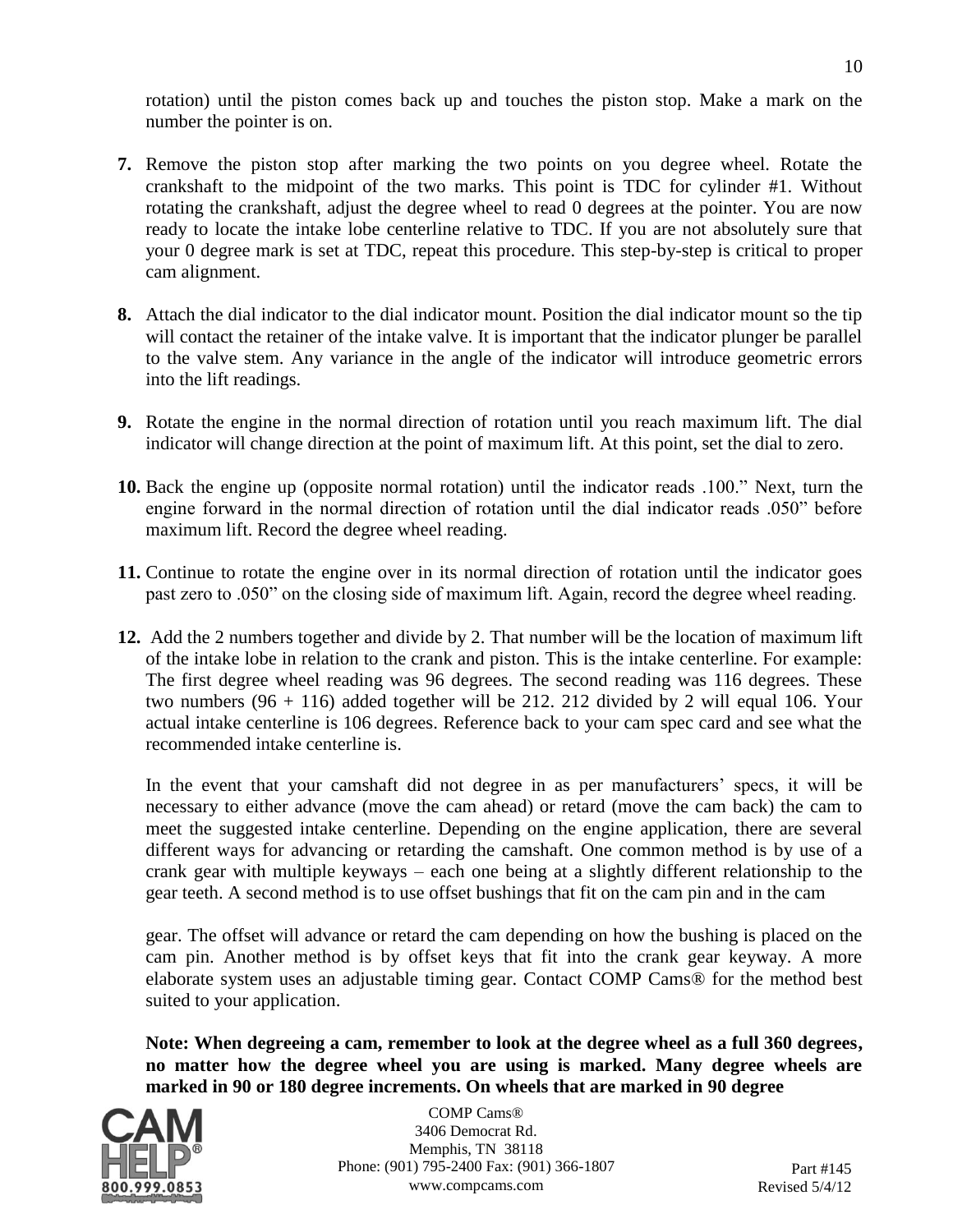Keep in mind that to advance the cam, you must lower the intake centerline. For example, if our cam has a lobe separation of 110 degrees. Moving the centerline to 106 degrees advances the cam 4 degrees. If we change the centerline to 112 degrees, this would be 2 degrees retarded. We at COMP Cams® hope that these instructions will be helpful in making your camshaft installation and degreeing a successful experience. COMP Cams<sup>®</sup> produces a DVD entitled "The Proper Procedure to Install and Degree a Camshaft." This covers all of the points discussed here and illustrates many other helpful tips to achieve the maximum performance from your engine. This DVD is part of the Cam Degree Kit available from COMP Cams® (Part #4796) or can be purchased individually (Part #190DVD). If you wish to order this kit or DVD, or if you have any other questions concerning your cam change, please call our CAM HELP® line at 1-800-999-0853. Our technical specialists are here to help you 7 am to 8 pm CST Monday through Friday and 9 am to 4 pm CST Saturday.

# **Common Mistakes**

#### **Note: To prevent broken or damaged valve train components, please read and follow these instructions completely.**

- The number one cause of mechanical and hydraulic camshaft failure is worn or incorrect valve springs which result in premature wear of camshaft lobes and lifters
- COMP Cams<sup>®</sup> strongly recommends replacing valve springs on any engine with 60,000 miles or more. Stock (O.E.M.) springs may be retained in some applications where a small cam is used such as 252H or 260H.
- For most engines using a 268H or larger cam you **must** change valve springs and, if necessary, remove the exhaust valve rotators to achieve the correct installed height and spring pressure.
- If you do not use enough seat pressure, valve float will occur, causing damage to the entire valve train and the engine will not turn high enough rpm. If the open spring pressure is excessive, worn lobes will be the result. Please refer to your camshaft spec card or COMP Cams® Master Reference Catalog to determine the valve spring needed for your application.
- During the camshaft break-in cycle, remove the inner valve springs to help prevent premature lobe wear. Run the engine 2000-2500 rpm for 30 minutes.
- Always use plenty of cam lube on the lobes.
- Always pre-adjust lifters before startup and break-in to allow for proper lifter rotation.
- Stock rocker arms in most applications will not accept the lift of a 280H or larger camshaft without binding.



COMP Cams® 3406 Democrat Rd. Memphis, TN 38118 Phone: (901) 795-2400 Fax: (901) 366-1807 www.compcams.com

11